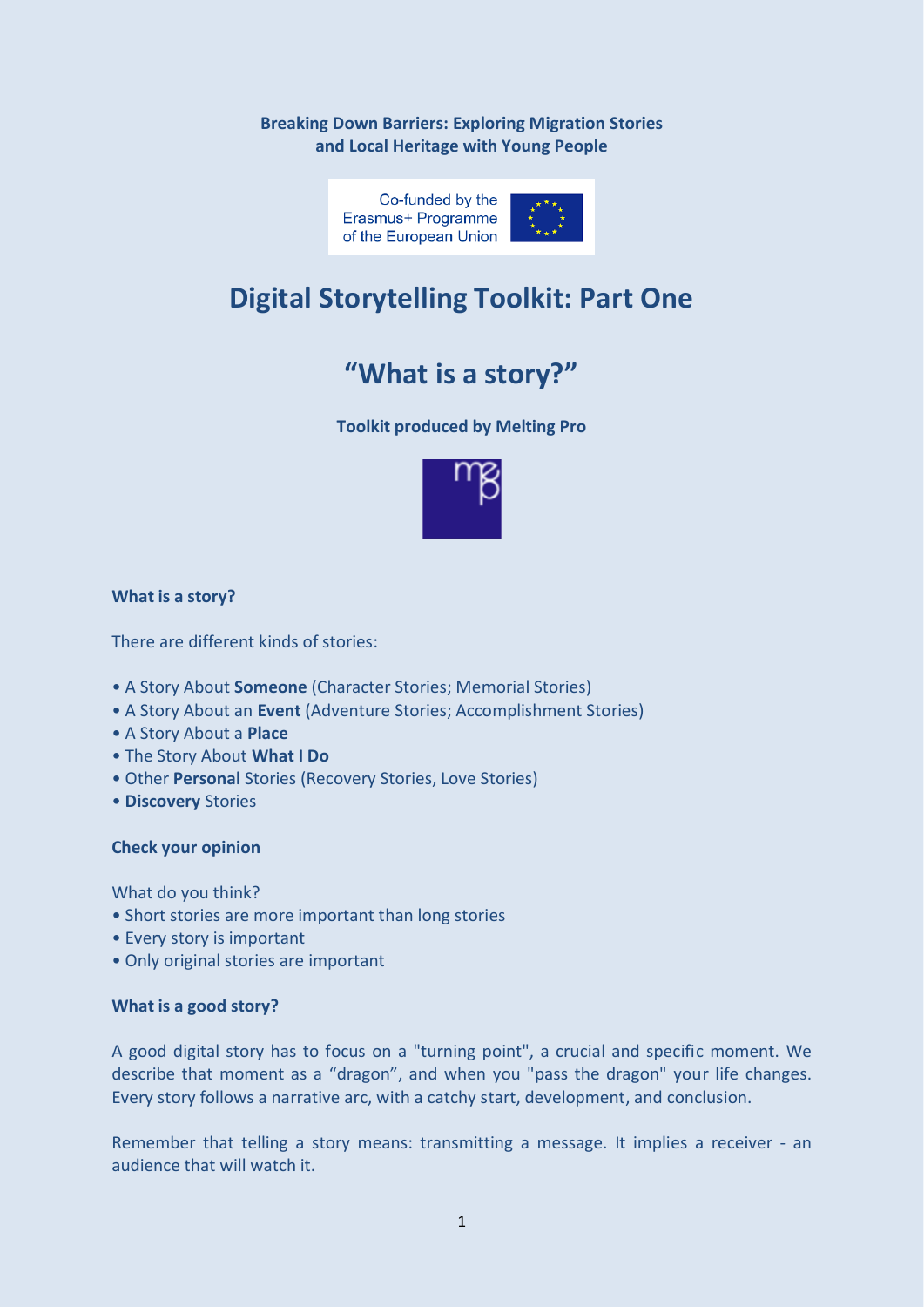It has a context: where? When?

## **Types of stories**

A story can be self-expression, and the preservation of memory; a tool for learning and the sharing of Information; a tool for organizing and mobilization; a tool for advocacy and social change, and a tool for evaluation and reflection. The same story can said to have a different role, simply by the way it is contextualized. The starting point is to recognise the different types of stories.

Stories start as deeply personal things, often to be shared with a limited audience, family members, friend and community, and at the other end of the scale, they become broadcast stories consumed by a general public.

The Storycenter Denver Office Director, Daniel Weinshenker, takes an aphorism from John Gardner when he facilitates storytelling workshops. All stories, they both agree, can really be boiled down to one of two types:

· 1) "A stranger came to town…" or

· 2) "We went on a vacation."

In other words, change came to you or you went towards change. These stories, in essence, fall into the widely used archetype of the symbolic journey, the journey of selfunderstanding. And while stories oftentimes have a journey built into them, it is important to recognize that the journey occurs for both the storyteller and the audience alike.

In this unit we focus on types of personal stories, and specifically:

A Story About Someone Important A Story About an Event in My Life A Story About a Place in My Life A Story About What I Do Other Personal Stories

These are all kinds of stories that we can develop into multimedia pieces.

Here are a few examples of some of these stories. You are encouraged to create your own categories, by combining existing story types, or developing a new one of your own.

## **A Story About Someone Important**

## *Character Stories*

How we love, are inspired by, want to recognize, and find meaning in our relationships are all aspects of our lives that are deeply important to us. Perhaps most stories are about a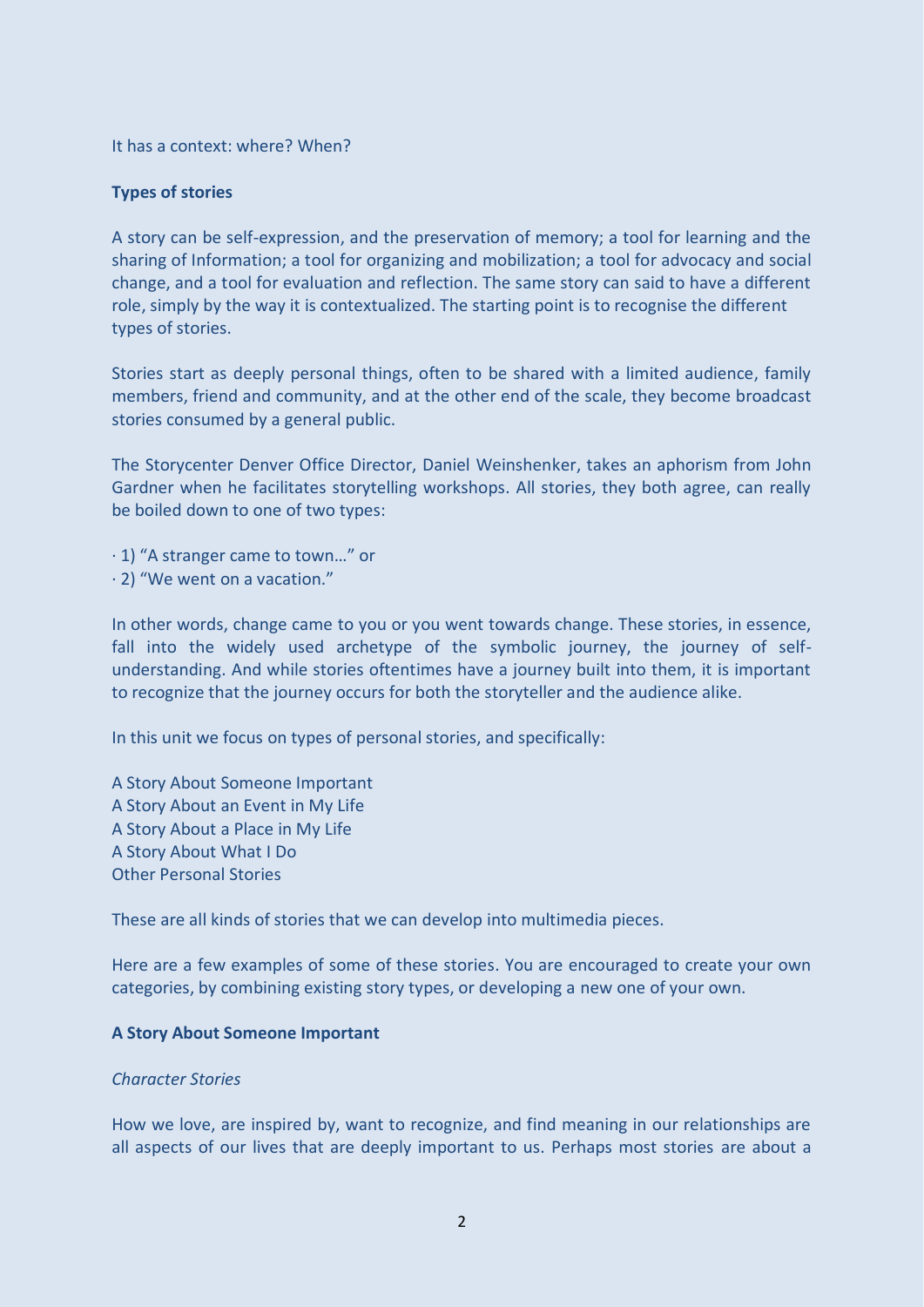relationship, and in the best stories, they tell us more about ourselves than the details of our own life story.

### *Memorial Stories*

Honouring and remembering people who have passed is an essential part of the grieving process. These stories are often the most difficult and painful to produce, but the results can be the most powerful.

- What is, or was, your relationship to this person?
- How would you describe this person (physical appearance, character, etc.)?
- Is there an event/incident that best captures their character?
- What about the person do/did you most enjoy?
- What about the person drives/drove you crazy?
- What lesson did the person give to you that you feel is most important?

– If you had something to say to the person but they never had a chance to hear you say it, what would it be?

#### **A Story About an Event in My Life**

#### *Adventure Stories*

One of the reasons we travel is to break away from the normality of our lives and create new vivid memories. All of us who travel know that the experience is usually an invitation to challenge ourselves, to change our perspective about our lives, and to reassess meaning.

We often return from these experiences with personal realizations, and the process of recounting our travel stories is as much about sharing those realizations as sharing the sense of beauty or interest in the place visited.

Strangely enough, while almost everyone tells good travel stories, it is often difficult to make an effective multimedia piece from these stories. We rarely think about constructing a story with our photographs or videos in advance of a trip. And we do not want to take ourselves out of the most exhilarating moments by taking out a camera and recording.

Before your next trip, think about creating a story outline based on an idea prior to your visit, as well as what sorts of images, video, or sounds would be useful to establish the story.

#### *Accomplishment Stories*

Accomplishment stories are about achieving a goal, like graduating from school, landing a major contract, or being on the winning team in a sporting event. These stories easily fit into the desire–struggle–realization structure of a classic story. They also tend to be documented, so you might find it easy to construct a multimedia story. Televised sporting events have taken up the accomplishment story as a staple, and it might be helpful for you to carefully examine an "Olympic moment" to see how they balance the different elements, of establishing information, interviews, and voice-over.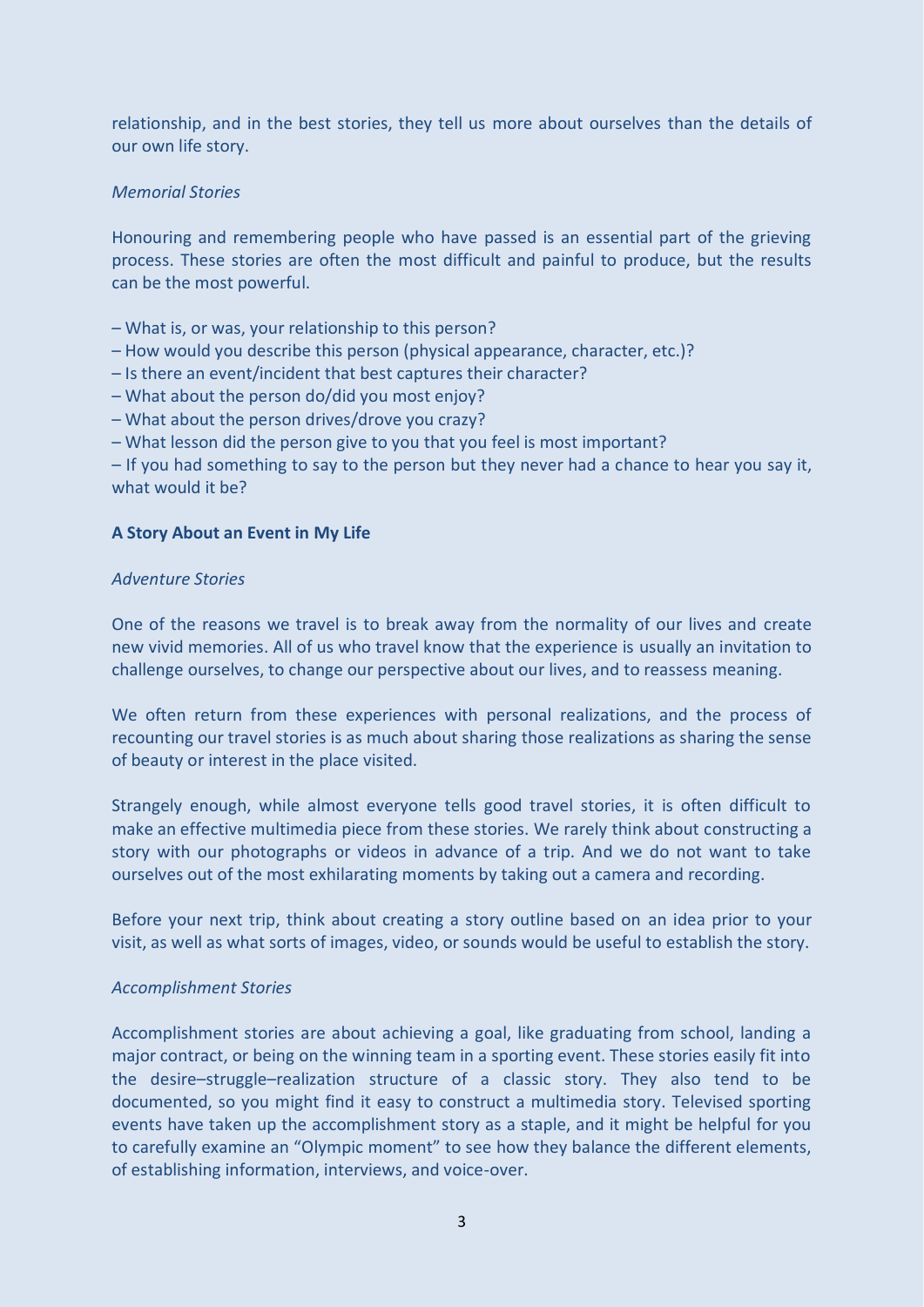- What was the event (time, place, incident, or series of incidents)?
- What was your relationship to the event?
- With whom did you experience this event?
- Was there a defining moment in the event?
- How did you feel during this event (fear, exhilaration, sharpened awareness, joy...)?
- What did the event teach you?
- How did this event change your life?

## **A Story About a Place in My Life**

Until recent times, 90% of the world's population died within a ten-mile radius of the home where they were born and raised. While this now might be difficult for us to imagine, our sense of place is still the basis of many profound stories. One of the earliest interactive storytelling websites, 1,000 Rooms, a German-based project, invited people to submit a single image of a room in their home and tell a story about their relationship with it. Hundreds of people responded with their own intimate stories.

You may have a story about your current home, an ancestral home, a town, a park, a mountain or forest you love, a restaurant, store, or gathering place. Your insights into place give us insights into your sense of values and connection to community.

- How would you describe the place?
- With whom did you share this place?
- What general experiences do you relate to this place?
- Was there a defining experience at the place?
- What lessons about yourself do you draw from your relationship to this place?
- If you have returned to this place, how has it changed?

# **A Story About What I Do**

For many people with professional careers, their life story is shaped by their job. Author and oral historian Studs Terkel collected a series of interviews in his book, *Working*, to demonstrate that we all have unique ways of perceiving and valuing what we do. And while jobs help to give some people a sense of identity, they also refer to their hobbies or social commitments when thinking about who they are.

A good story often comes from looking at the familiar in a new way and with a new meaning.

The details of the tasks, the culture of the characters that inhabit our workplace, or our spiritual or philosophical relationship to our work or vocation can lead us into many stories.

- What is your profession or ongoing interest?
- What experiences, interests, and/or knowledge in your previous life prepared you for this activity?
- Was there an initial event that most affected your decision to pursue this interest?
- Who influenced or assisted you in shaping your career, interest, or skill in this area?